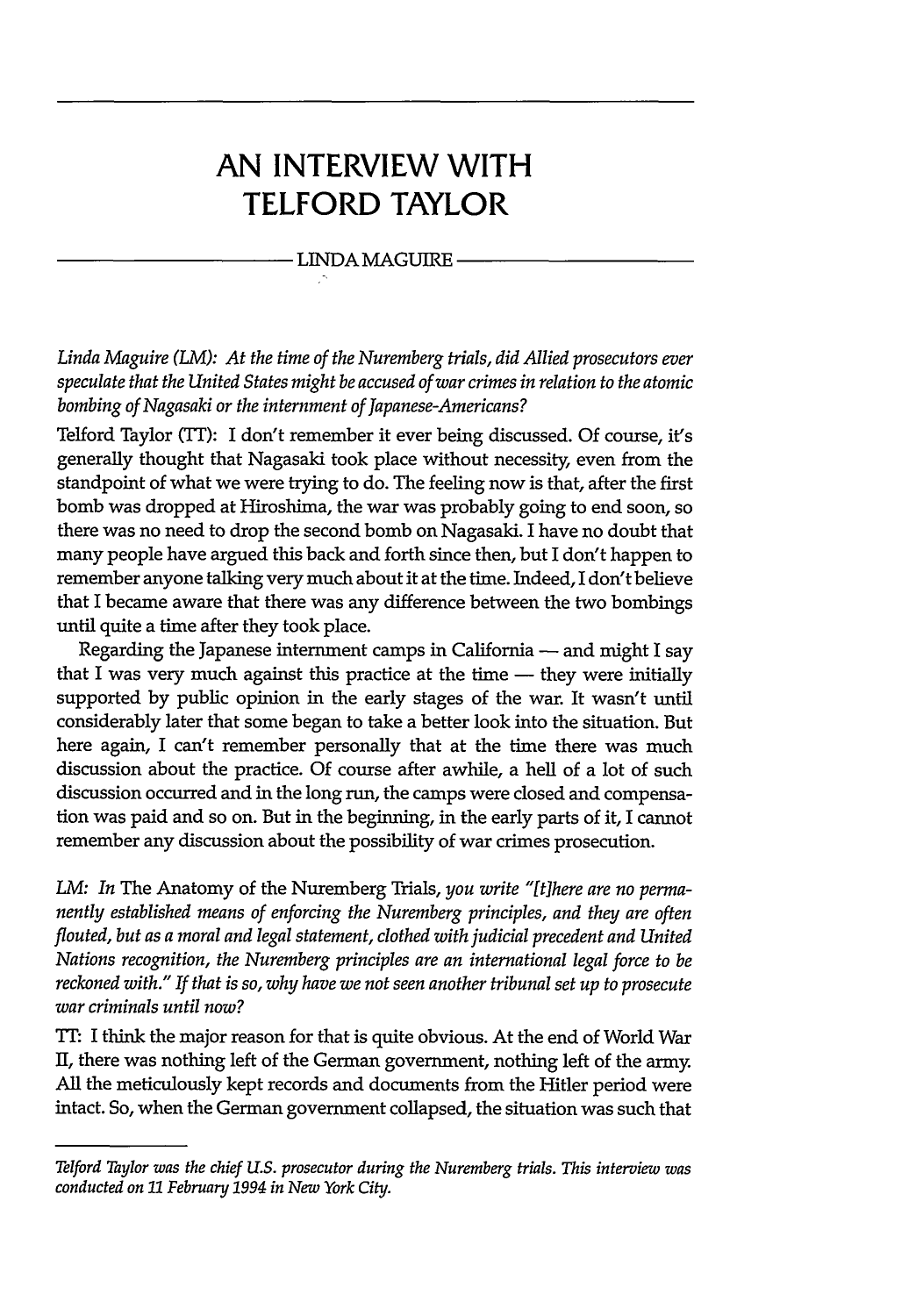the Allies could do practically anything they wanted to in Germany. And the accused were all there. The situation was a unique one, and there were not the obstacles that are obvious today.

In the Nuremberg trials, it was clear that since the effort was going to be multitudinous and a number of different countries would be involved, this was something that would require the laws of war on an international basis. So, when the war was still ongoing, there was a great deal of discussion about a war crimes tribunal and, as soon as the war was over, there was an enormous push to prosecute war crimes. In addition to the Nuremberg trials, there were probably more than 2,000 such utilizations of the laws of war in all the other countries that had been subject to occupation. The period from 1944 to 1952 or so, was marked by the utilization of, and the discussion of the problems that arose from using, the Nuremberg principles. Needless to say, although there had been some utilization of the laws of war before then, they were minuscule compared with what happened after World War II.

You ask why we haven't seen any war crimes tribunals until now, yet I don't know if we are even going to see this one come to pass. How are we going to get there? Both the people involved and the evidence required are inaccessible. Therefore, I am of the view that until we come to an end of hostilities or until the suspects are captured, to set up a tribunal is premature.

#### *LM: Do you think there was any basis for bringing Iraq to trial for war crimes?*

TT: Well, this is entirely a political matter. I think there is no question that there were violations of the laws of war and that it would have been possible to get sufficient evidence against Saddam Hussein and others. But for political reasons it wasn't done. And therefore a discussion of an Iraqi war crimes tribunal would not be a discussion of the laws of war at all. It would be a discussion of the political factors involved.

*LM: You could probably make the same point about Cambodia and Somalia as well.* TT: I guess so, though I know very little about them.

#### *LM: How will the tribunal handle crimes of war committed by Bosnians and Croatians, assuming, of course, that the tribunal actually reaches this point?*

TT: Very difficult. No one *wants* to go to war. The Serbs have gone a long way toward getting what they want and they are not going to want to pull back and make things better for the Bosnians, so the war could drag on and make things that much worse. But at the moment, both sides seem to be endeavoring to find some solutions for these problems.

#### *LM: So in the interest of a lasting political settlement, the idea of the former Yugoslavian Tribunal might be scuttled altogether, just so the parties can move on?*

TT: **I** should think that it would be very difficult to come to a conclusion with the Serbs without some agreement between the parties allowing for a general amnesty, or some other solution that the Serbs would be willing to swallow.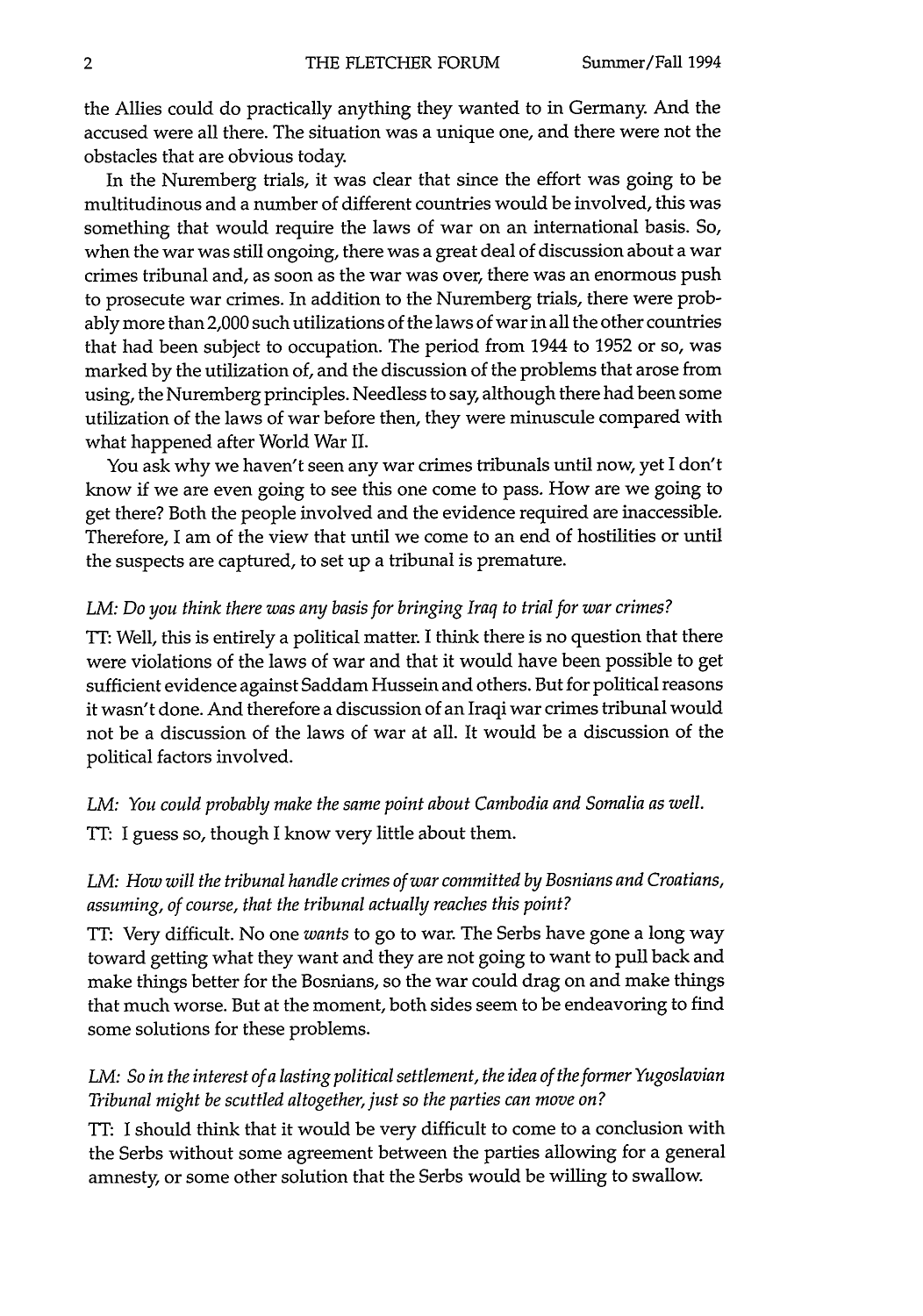*LM: Critics of international tribunals assert that war crimes and the like should always be prosecuted in national courts. Assuming there is a choice between national and international courts, what's the argument for trying people on the international level instead of nationally?*

TT: Well, often it has to be on an international level. Most of the beginnings of the laws of war were not written down, they were customary law, and the first time that the effort was made to write down the laws of war, was in **1863.**

#### *LM: The Lieber Code.*

**TT:** The Lieber Code, yes. That was limited to the laws of war of the American army. The Navy, I think, was in the beginning much more active in laying down laws of various kinds. About **15** years before the Lieber Code, there was a meeting of about 12 major countries, all of whom were sea powers. In around 1846 or **1847,** they came together and agreed that what had been up to that time customary laws, such as the rules governing use of blockades, would be written down. And these rules, or laws **if** you like, were international. They could only be international. Some situations work best if it is international rather than national.

#### *LM:* So that's the reason for the distinction — some things are by their nature, better *handled internationally?*

*TT:* Yes. But you see, the rules appear, in many cases, to be applicable whether nationally or internationally. Which one will depend a great deal upon who is involved. At Nuremberg, there were many people who wanted to be in on the trials, and international participation is what everybody wanted at that time. But you are right, there are a lot of situations where it might be better done locally. Many times, it can be one or the other. I think probably for Bosnia, there are a number of different countries who have interests at stake and therefore, they would much prefer to make it an international process.

*LM: Clearly, the tribunal faces serious problems. We've heard about the practical difficulty of gathering enough information to prosecute, as well as the political obstacles related to the tribunal. Some officials are concerned that agreeing to prosecute politicians from other states establishes a dangerous precedent that they may live to regret. What do you think will be the greatest problem for prosecutors at the second tribunal?*

TT: Well, we don't know what, or even if, the second tribunal is going to be. The greatest problem for prosecutors at the second tribunal might prove to be simply getting to trial.

#### *LM: Are there any other states that might be prosecuted for war crimes?*

TIT: Yes. I should think within parts of the former Soviet Union, in India, and in South Africa. In Georgia, for example, you have war crimes going on right now. And it looks to me like there could be a good many more before they stop. However, I think it unlikely that any such prosecutions will take place.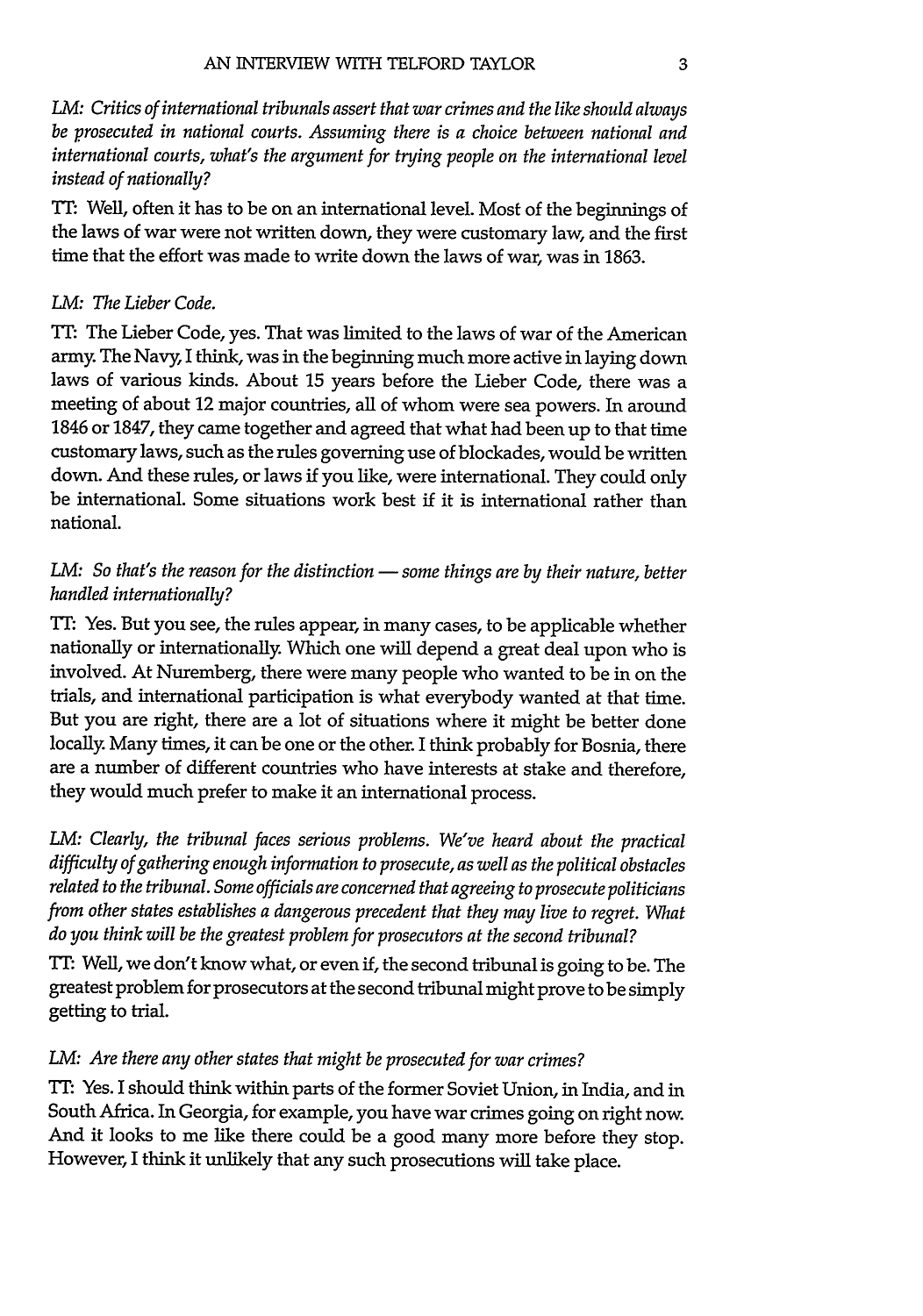*LM: Do you think it possible or even desirable that a permanent international criminal court be established to adjudicate, in addition to war crimes, other crimes of an international character, such as terrorism and drug trafficking?*

**TT:** I'm all for it. I'm all for it as a thing which *should* be done. The difficulty is that those who want to do it, don't really want to do it until some particular thing happens. Proponents of the Bosnian tribunal initially thought that the tribunal would result in greater usage of the laws of war. Now, those who were most enthusiastic about the [Bosnian] tribunal feel that possibly the best that might be come of this is to get good evidence against those responsible for war crimes so that, even if they are not caught, their lives could be made pretty difficult.

*LM: Is there a generally accepted notion of "universal jurisdiction" in international law with regard to war crimes? I'm thinking of the* Demjanjuk *case where an autoworker from Ohio was tried in Israel for being the death camp guard "Ivan the Terrible." The argument was put forth by the defendant that Israel was not in existence at the time the alleged war crimes took place and therefore did not have jurisdiction to try him. Israel argued that, even though it could not assert jurisdiction on the basis of territory or nationality, there were some crimes so heinous as to give any state "universal jurisdiction" over them.*

TFT: Yes, of course that very problem came up very sharply in the Eichmann case too. As a matter of fact, I wrote a piece for the *New York Times,* just after Adolph Eichmann had been brought to Israel and Ben Gurion had made it very plain that they were going to try him. In the article that I wrote, I took the view that it seemed to me that there were other ways to try him that would be better. I said that I did not agree with the view that Ben Gurion had taken, and that there was much to be said for having the case go to Germany. Indeed, I thought that Germany needed to know about Eichmann more than Israel did.

I should also think that some of the laws of the sea are regarded as having universal jurisdiction.

#### *LM: In reflecting on Nuremberg, what do you think is most misunderstood today about the tribunal?*

TT: **I** think the most misunderstood thing was on the part of Germany and its reaction to what we had done at Nuremberg. Very few Germans saw that the purpose of Nuremberg was really for the benefit of Germany. Practically none of them saw that if Nuremberg had not occurred, the results would have been far worse. Almost all the situations in which a country undertakes to bring one of its own people to trial as a defendant, these people almost always get convicted, but they get almost nothing in the way of penalty.

For example, you may remember that at Versailles, the French and the British tried to secure an assurance from the Germans that they would take care of war crimes committed by German forces during World War I. The demand was accompanied by a list of quite a number of Germans whose names the allies had put up. But virtually nothing was done to any of them. There were two cases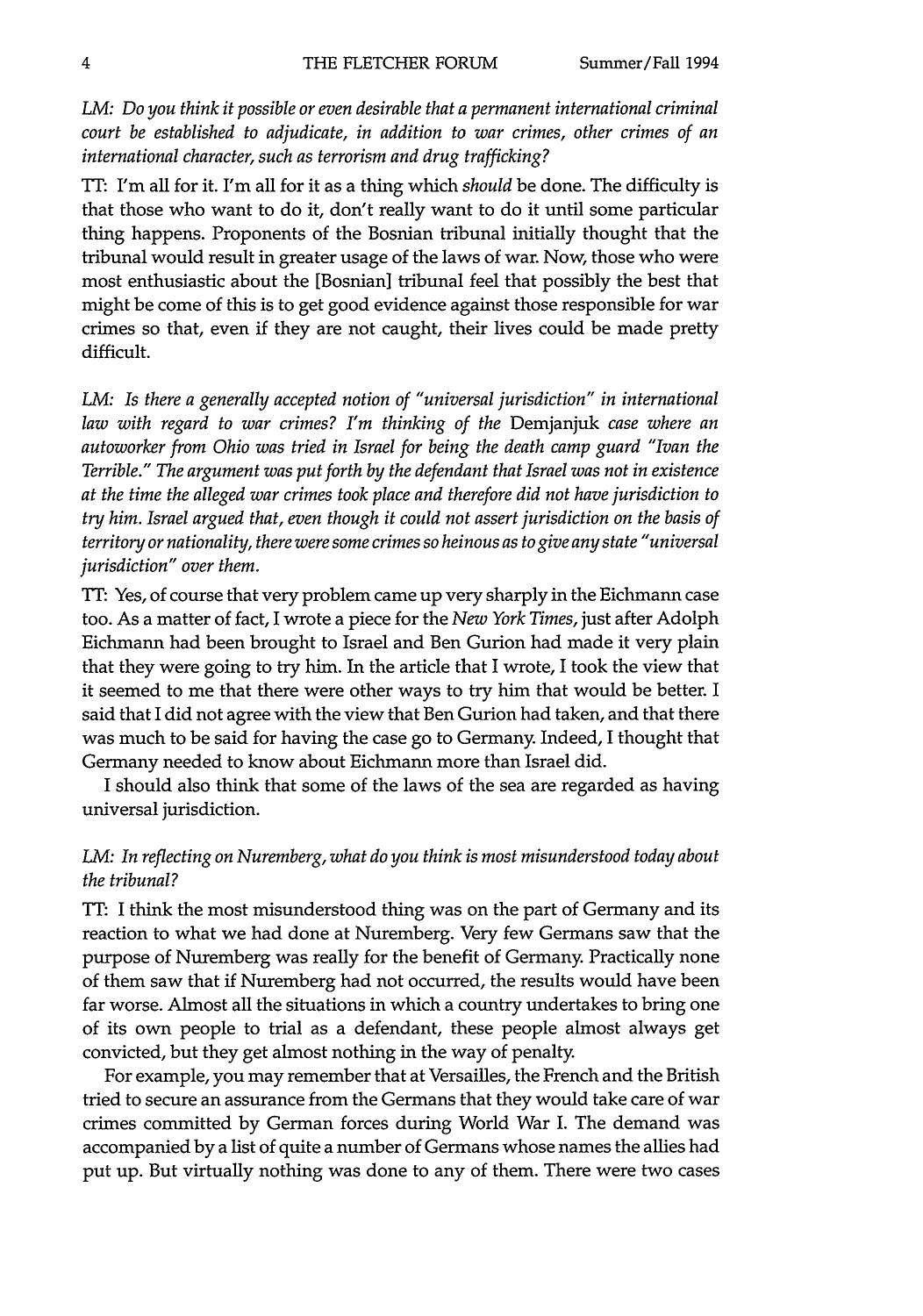that the Germans did bring to trial in their national courts and these related to German submarines sinking British hospital ships. In both of those cases, the German submarines had sunk the hospital ships on the basis that they were carrying munitions, in which case they could be rightly sunk. On one of them, it was very clear that there had been no munitions on board, but for some reason, the captain of the submarine thought that there were munitions on board and he sank them. He then found out from the survivors that there had been no munitions. Nonetheless, he went on to sink two lifeboats from the ship. This was one of the things that the British asked the Germans to prosecute after the war. And the Germans did try it. However, the captain himself had vanished so the trial was limited to two subordinates who helped the captain carry out the attacks. It was held that even though these two had only followed orders, they were nonetheless each given four-year sentences. How long did they stay in prison? About three months. They were allowed to escape.

And look what happened to [Lt. William] Calley. If ever anyone deserved to be prosecuted for war crimes, it was he. He was in command at the time of the My Lai massacre. And he was given a life sentence, but it got smaller and smaller and smaller at each stage of the proceedings. And the man who finally ended it - the President - commuted the sentence. Calley was actually in a cell only about three days. He was very rapidly out and eventually the President commuted him and away he went.

So, in answer to your question about how Nuremberg was misunderstood, immediately after the war, most Germans were occupied with day-to-day survival so that, with the exception of those who came to serve as lawyers at the trials, the people were not that engrossed in the affair. It was only later that Germans began to sense the significance of what we had done.

I think it is interesting that my book, *The Anatomy of the Nuremberg Trials,* is going to be published in Germany soon. Not one of the six or seven books I have written has been published in Germany so I was quite surprised when they took this one. I am very interested to see what's going to happen there, particularly with the present rise of extremists there.